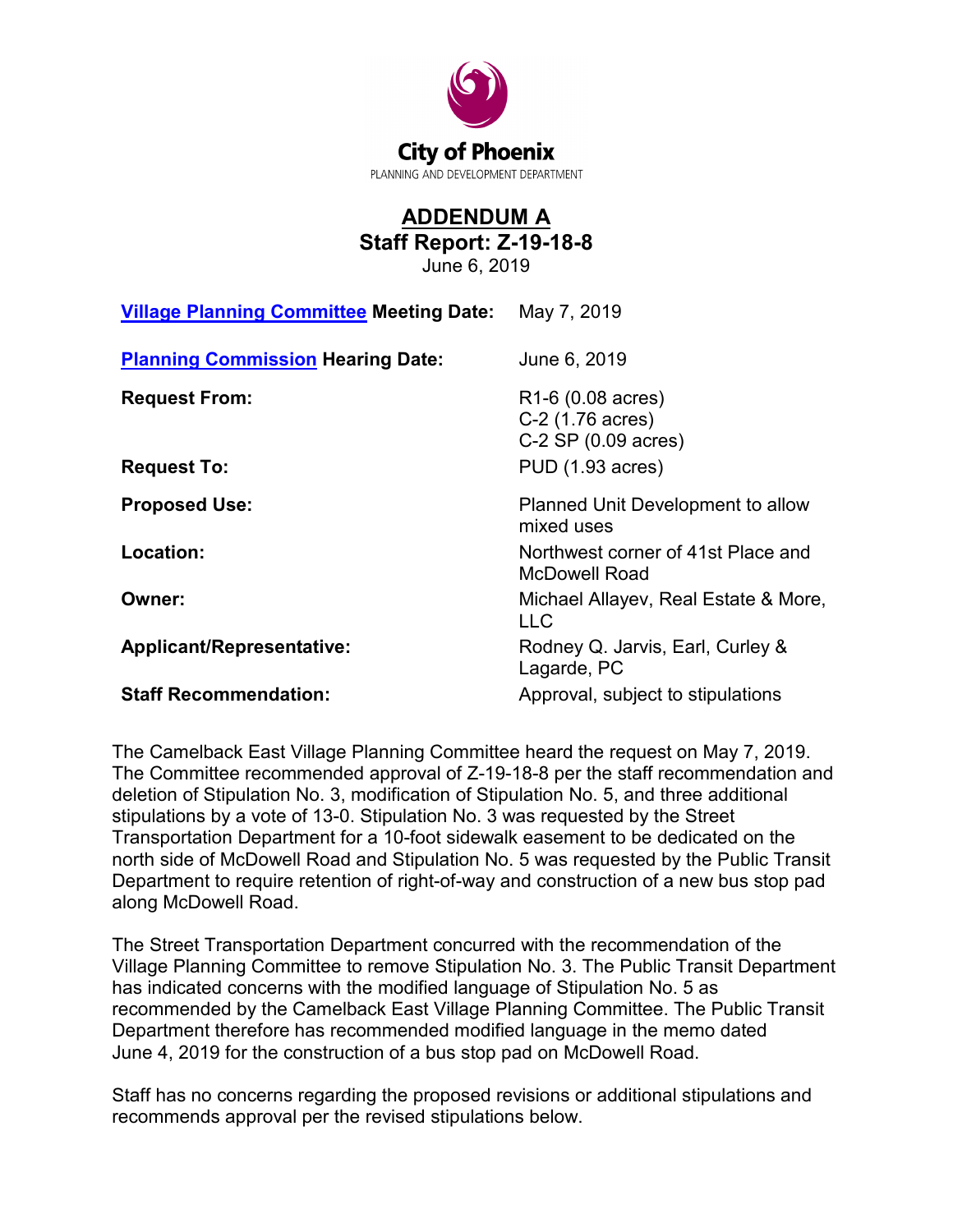Addendum A to the Staff Report Z-19-18-8 June 6, 2019 Page 2 of 3

## **Revised Stipulations**

- 1. An updated Development Narrative for the 40 East PUD reflecting the changes approved through this request shall be submitted to the Planning and Development Department within 30 days of City Council approval of this request. The updated Development Narrative shall be consistent with the Development Narrative date stamped April 22, 2019, as modified by the following stipulations:
	- a. Front Cover: Revise the submittal date information on the bottom to add the following: City Council adopted: [Add adoption date]
	- b. Page 18, G. Development Standards, Landscape Standards: Revise the Landscape Setback Standards Exhibit to depict a minimum landscape setback of 5 feet along the north property line adjacent to the pool amenity area.
	- c. All references to commercial parking requirements shall be revised to be in compliance with Section 702 of the Phoenix Zoning Ordinance.
- 2. The developer shall submit a Traffic Impact Statement to the City prior to preliminary approval of plans, as approved by the Planning and Development Department.
- 3. The developer shall dedicate a 10-foot wide sidewalk easement on the north side of McDowell Road for the length of the property except for the approximately 155-foot distance where the existing building is located, as approved by the Planning and Development Department.
- 3. THE DEVELOPMENT SHALL BE IN GENERAL CONFORMANCE TO THE SITE PLAN IN THE PUD DEVELOPMENT NARRATIVE, AS APPROVED BY THE PLANNING AND DEVELOPMENT DEPARTMENT.
- 4. ANY REQUESTS TO MODIFY OR DELETE STIPULATIONS SHALL BE PRESENTED BEFORE THE CAMELBACK EAST VILLAGE PLANNING COMMITTEE PRIOR TO THE PLANNING HEARING OFFICER HEARING.
- 5. A MINIMUM OF 20 BICYCLE PARKING SPACES SHALL BE PROVIDED AND MORE IF THE OWNER CAN ACCOMMODATE, AS APPROVED BY THE PLANNING AND DEVELOPMENT DEPARTMENT.
- 4.6. The developer shall construct all streets within and adjacent to the development with paving, curb, gutter, sidewalk, curb ramps, streetlights, median islands, landscaping and other incidentals as per plans approved by the Planning and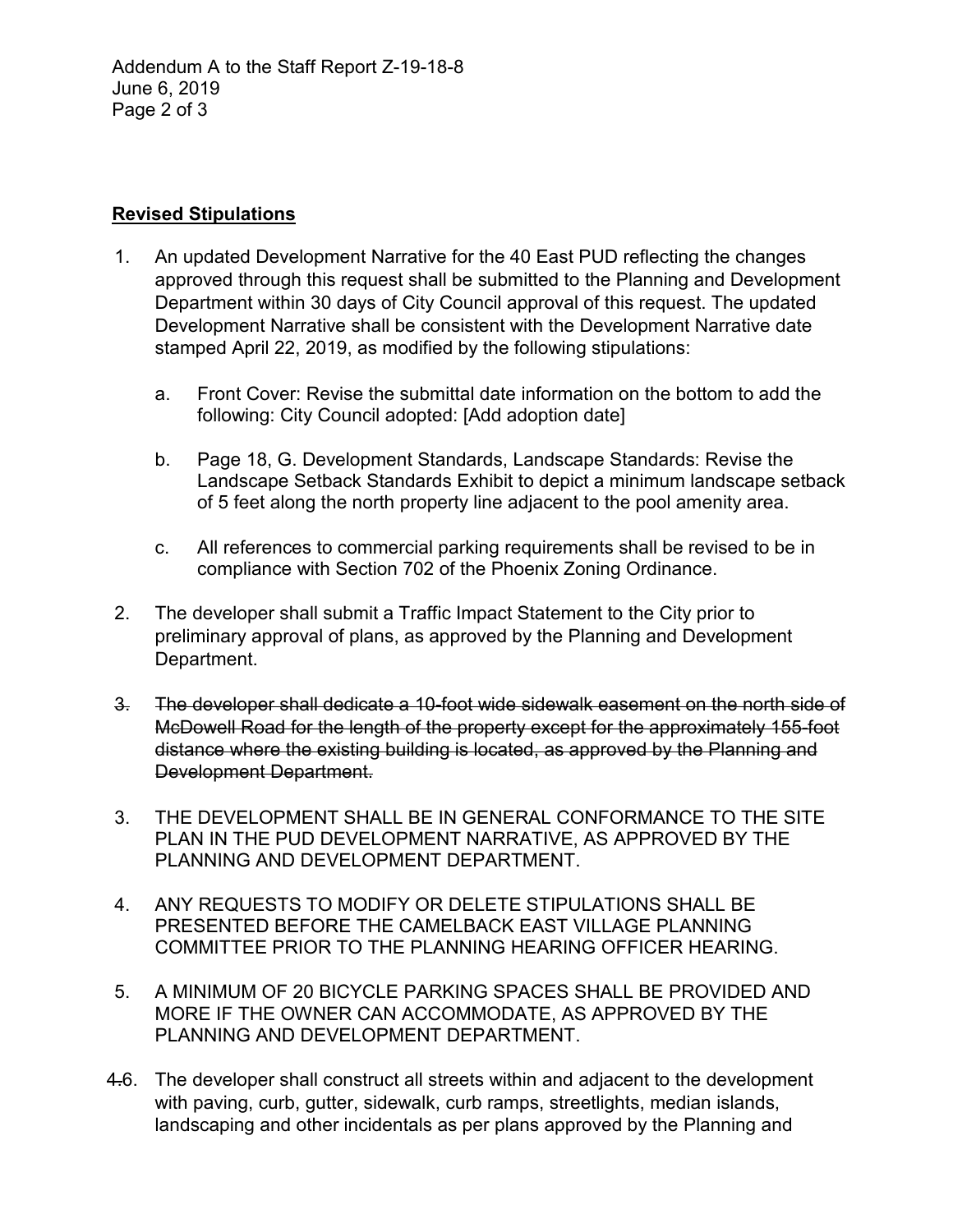Addendum A to the Staff Report Z-19-18-8 June 6, 2019 Page 3 of 3

> Development Department. All improvements shall comply with all ADA accessibility standards.

- 5.7. IF THE BUS PAD IS MOVED FROM IT'S CURRENT LOCATION, the developer shall retain right-of-way and construct one new bus pad on the westbound McDowell Road west of 41st Place which shall be compliant with the City of Phoenix Standards Detail P1260 with a minimum depth of 10-feet. The bus stop pad shall be spaced from the intersection of McDowell Road and 41st Place according to City of Phoenix Standard Detail P1258, as approved by the Public Transit AND PLANNING AND DEVELOPMENT DEPARTMENT.
- 7. PUBLIC TRANSIT DEPARTMENT WILL REQUIRE DEDICATION OF RIGHT-OF-WAY AND NEW CONSTRUCTION OF ONE BUS PAD ON WESTBOUND MCDOWELL ROAD WEST OF 41ST PLACE. THE BUS STOP PAD SHALL BE COMPLIANT WITH CITY OF PHOENIX STANDARD DETAIL P1260 AND THE LOCATION SHALL BE APPROVED BY THE PUBLIC TRANSIT DEPARTMENT.
- 6.8. The developer shall record a Notice to Perspective Purchasers of Proximity to Airport in order to disclose the existence and operational characteristics of Phoenix Sky Harbor International Airport (PHX) to future owners or tenants of the property.
- 7.9. In the event archaeological materials are encountered during construction, the developer shall immediately cease all ground-disturbing activities within a 33-foot radius of the discovery, notify the City Archaeologist, and allow time for the Archaeology Office to properly assess the materials.

## **Additional Exhibits**

Public Transit Memo dated June 4, 2019 Revised Street Transportation Comments dated June 6, 2019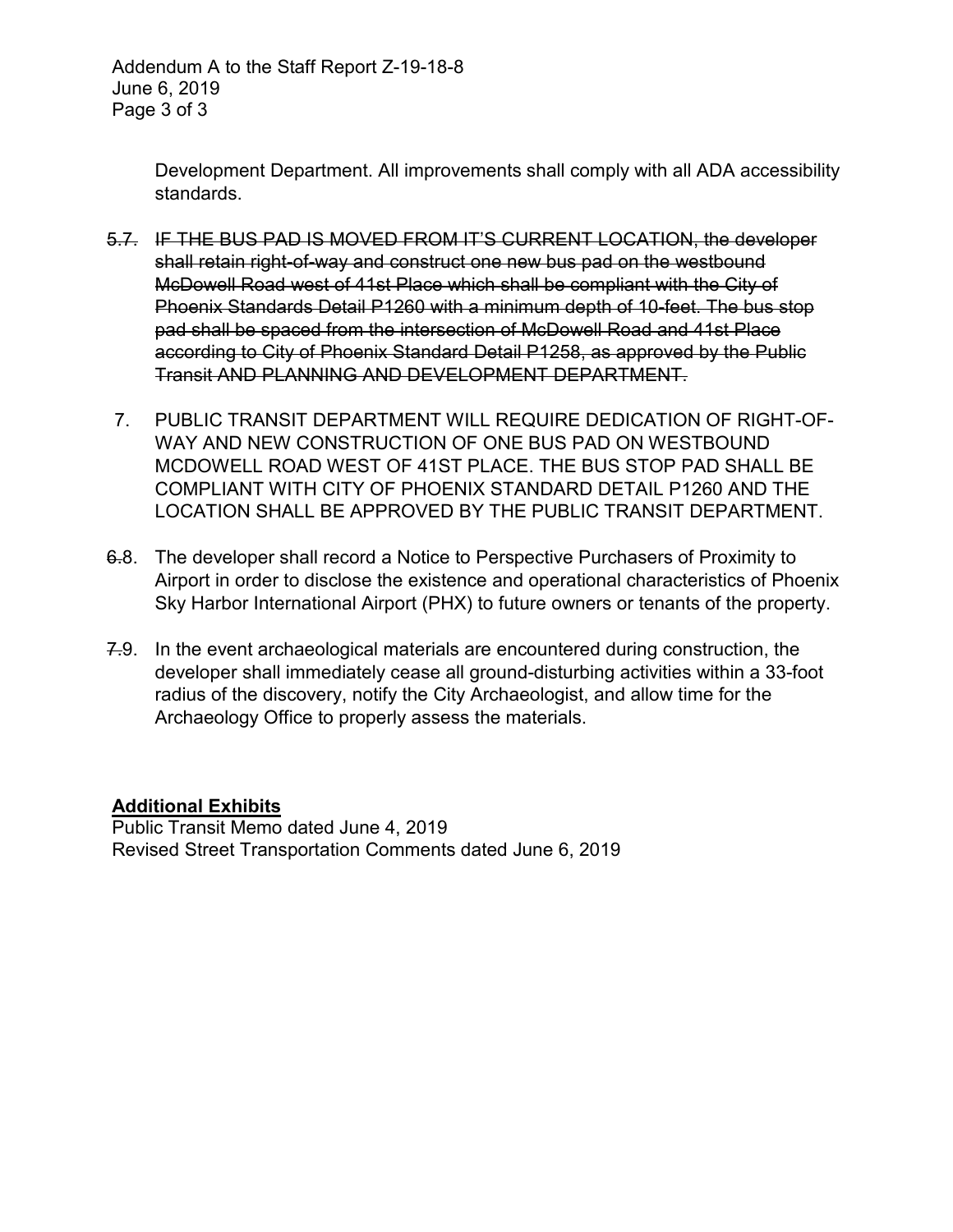

**To:** Maja Brkvoic Racelle Escolar Samantha Keating **Date:** June 4, 2019

**From:** Kathryn Boris Planner II

**Subject:** Z-19-18 (41ST PLACE AND MCDOWELL ROAD) TRANSIT STIPULATION

Public Transit Department staff recommends the following revisions for stipulation 5:

Public Transit Department will require dedication of right-of-way and new construction of one bus stop pad on westbound McDowell Road west of 41st Place. Bus stop pad shall be compliant with City of Phoenix Standard Detail P1260. Location to be approved by Public Transit Department.

The bus stop located at 41st Place and McDowell Road is of significance for public transit riders in the City of Phoenix. An estimated seventy-seven boardings occur at this stop each day, a significant number for daily bus stop use. There are three to five bus passengers that utilize mobility devices at this location each week. The current condition of this stop poses problematic for these riders, as detailed below.

The bus stop pad at this location is constructed of multiple different small pads of concrete, also referred to as a non-monolithic pour. Non-monolithic pads are highly prone to long term damage, lifting, and cracks. These defects will result in an inaccessible bus stop that violates the requirements outlined in the Americans with Disabilities Act. A new construction bus stop pad that complies with City of Phoenix Standard Detail P1260 is recommended.

Retention of right-of-way allows for public use of the bus stop, protects City interests, and allows City staff to maintain the bus stop. Staff recommends retaining current rightof-way with an additional dedication to encompass the entirety of the bus stop pad.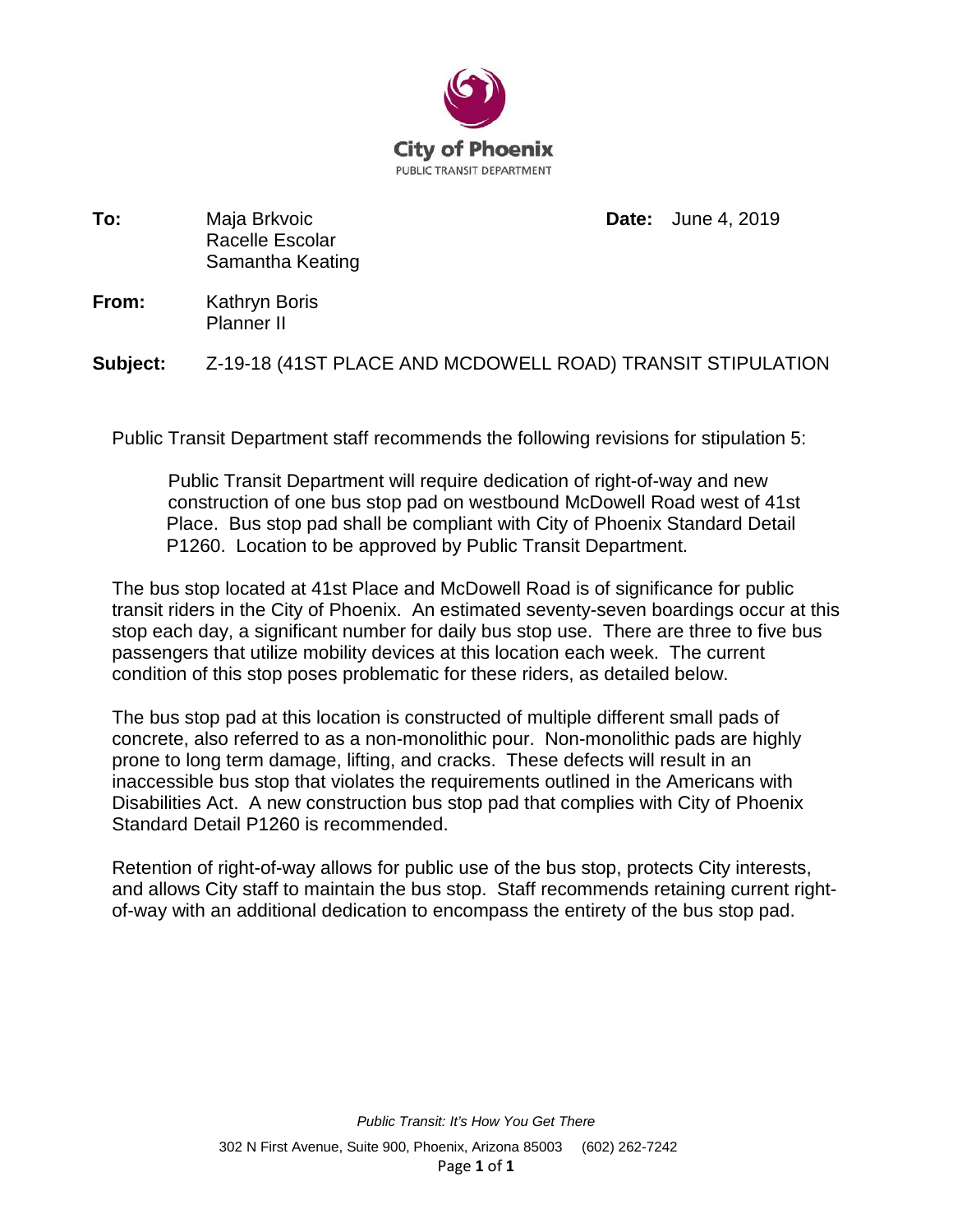## **RESPONSE TO PENDING REZONING ACTIONS**

| Date:                | June 6, 2019                      |
|----------------------|-----------------------------------|
| To:                  | <b>Planning Department</b>        |
| From:                | <b>Matthew Wilson</b>             |
| Department/          | <b>Street Transportation</b>      |
| <b>Company Name:</b> |                                   |
| Case #:              | Z-19-18-8 PUD                     |
| Location:            | NWC of 41st Place & McDowell Road |

**Please indicate your comments and return electronically to [zoning@phoenix.gov](mailto:zoning@phoenix.gov) and the Village Planner listed on the distribution list in bold or you may provide hardcopies to both at the Planning Department, Zoning, 2nd floor.**

| $\boldsymbol{X}$ | <b>Comments:</b> | See comments below |
|------------------|------------------|--------------------|
|                  |                  |                    |
|                  |                  |                    |
|                  |                  |                    |
|                  |                  |                    |
|                  |                  |                    |
|                  |                  |                    |
|                  |                  |                    |

**No Comment**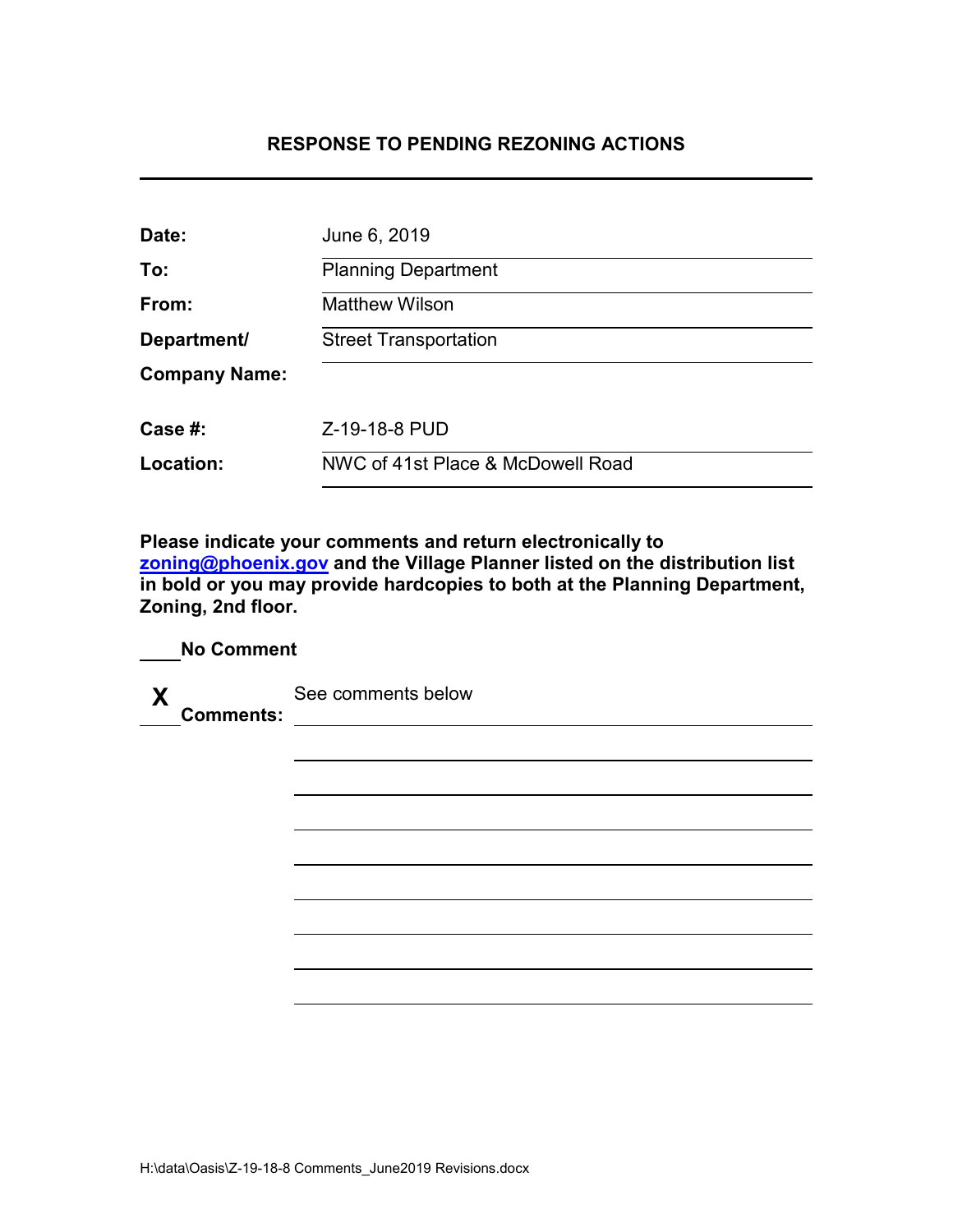| TO: | Maja Brkovic               |
|-----|----------------------------|
|     | <b>Planning Department</b> |

DATE: June 6, 2019

FROM: Matthew Wilson Street Transportation Department

 $SUBJECT:$  REZONING CASE # 7-19-18-8 PUD

=============================================================

Upon review of this rezoning request, the Street Transportation Department has the following comments:

- 1. A 10 foot sidewalk easement shall be dedicated on the north side of McDowell Road. [Streets concurs with removal of this stipulation upon request of the Village Commission.]
- 2. The applicant shall submit a Traffic Impact Statement to the City for this development. No preliminary approval of plans shall be granted until the study is reviewed and approved by the City. Contact Matthew Wilson (602) 262-7580 Mr. Mani Kumar, (602)495-3697, to set up a meeting to discuss the requirements of the study.
- 3. The developer shall update all existing off-site street improvements (sidewalks, curb ramps and driveways) to current ADA guidelines.

Should you have any questions, please contact me at (602) 262-7580.

attachments